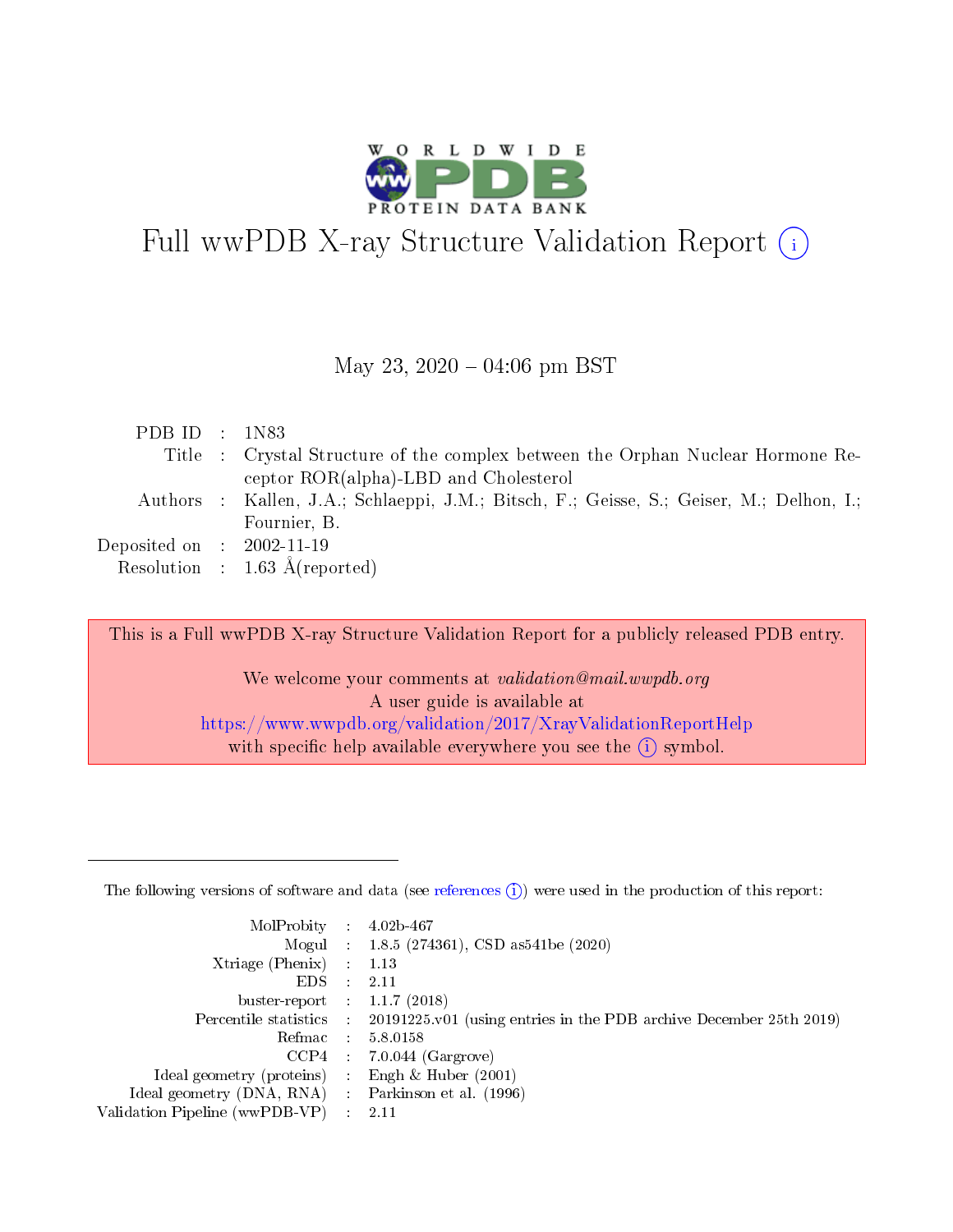# 1 [O](https://www.wwpdb.org/validation/2017/XrayValidationReportHelp#overall_quality)verall quality at a glance  $(i)$

The following experimental techniques were used to determine the structure: X-RAY DIFFRACTION

The reported resolution of this entry is 1.63 Å.

Percentile scores (ranging between 0-100) for global validation metrics of the entry are shown in the following graphic. The table shows the number of entries on which the scores are based.



| Metric                | Whole archive<br>$(\#Entries)$ | Similar resolution<br>$(\#\text{Entries},\,\text{resolution}\,\,\text{range}(\textup{\AA}))$ |  |  |
|-----------------------|--------------------------------|----------------------------------------------------------------------------------------------|--|--|
| $R_{free}$            | 130704                         | $3122(1.66-1.62)$                                                                            |  |  |
| Clashscore            | 141614                         | $3268(1.66-1.62)$                                                                            |  |  |
| Ramachandran outliers | 138981                         | $3215(1.66-1.62)$                                                                            |  |  |
| Sidechain outliers    | 138945                         | $3215(1.66-1.62)$                                                                            |  |  |
| RSRZ outliers         | 127900                         | $3079(1.66-1.62)$                                                                            |  |  |

The table below summarises the geometric issues observed across the polymeric chains and their fit to the electron density. The red, orange, yellow and green segments on the lower bar indicate the fraction of residues that contain outliers for  $>=3, 2, 1$  and 0 types of geometric quality criteria respectively. A grey segment represents the fraction of residues that are not modelled. The numeric value for each fraction is indicated below the corresponding segment, with a dot representing fractions  $\epsilon=5\%$  The upper red bar (where present) indicates the fraction of residues that have poor fit to the electron density. The numeric value is given above the bar.

| Mol | $\cap$ hain | Length | Quality of chain |     |    |  |  |  |  |
|-----|-------------|--------|------------------|-----|----|--|--|--|--|
|     |             |        | 6%               |     |    |  |  |  |  |
| л.  | . .         | חדה    | 78%              | 15% | 7% |  |  |  |  |

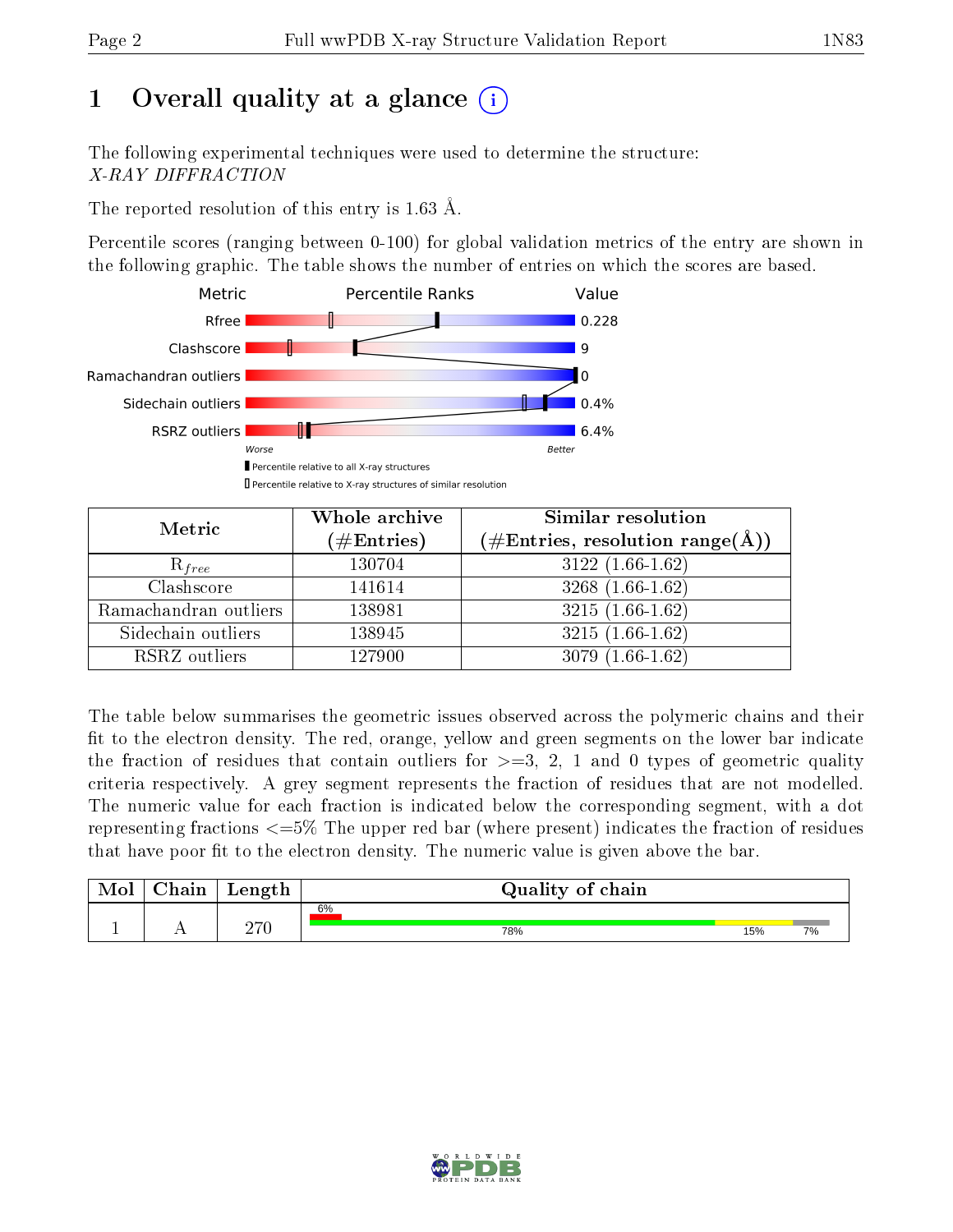# 2 Entry composition (i)

There are 3 unique types of molecules in this entry. The entry contains 2513 atoms, of which 0 are hydrogens and 0 are deuteriums.

In the tables below, the ZeroOcc column contains the number of atoms modelled with zero occupancy, the AltConf column contains the number of residues with at least one atom in alternate conformation and the Trace column contains the number of residues modelled with at most 2 atoms.

Molecule 1 is a protein called Nuclear receptor ROR-alpha.

| Mol | $\cap$ hain | Residues | $\rm{Atoms}$      |      |     | ZeroOcc | AltConf | $\operatorname{Trace} \mid$ |  |  |
|-----|-------------|----------|-------------------|------|-----|---------|---------|-----------------------------|--|--|
|     | . .         | 251      | Tota.<br>$2066\,$ | 1332 | 347 |         | ◡<br>14 |                             |  |  |

| Chain | Residue | Modelled   | Actual | Comment               | Reference         |
|-------|---------|------------|--------|-----------------------|-------------------|
| А     | 254     | <b>GLY</b> |        | <b>EXPRESSION TAG</b> | <b>UNP P35398</b> |
| А     | 255     | SER.       |        | <b>EXPRESSION TAG</b> | <b>UNP P35398</b> |
| А     | 256     | <b>SER</b> |        | <b>EXPRESSION TAG</b> | <b>UNP P35398</b> |
| А     | 257     | <b>HIS</b> |        | <b>EXPRESSION TAG</b> | UNP.<br>P35398    |
| А     | 258     | HIS        |        | <b>EXPRESSION TAG</b> | <b>UNP P35398</b> |
| А     | 259     | HIS        |        | <b>EXPRESSION TAG</b> | <b>UNP P35398</b> |
| А     | 260     | HIS        |        | <b>EXPRESSION TAG</b> | <b>UNP P35398</b> |
| А     | 261     | HIS        |        | <b>EXPRESSION TAG</b> | <b>UNP P35398</b> |
| А     | 262     | <b>HIS</b> |        | <b>EXPRESSION TAG</b> | <b>UNP P35398</b> |
| А     | 263     | LEU        |        | <b>EXPRESSION TAG</b> | <b>UNP P35398</b> |
| А     | 264     | GLU        |        | <b>EXPRESSION TAG</b> | <b>UNP P35398</b> |
| А     | 265     | VAL        |        | <b>EXPRESSION TAG</b> | <b>UNP P35398</b> |
| A     | 266     | LEU        |        | <b>EXPRESSION TAG</b> | <b>UNP P35398</b> |
| А     | 267     | PHE        |        | <b>EXPRESSION TAG</b> | <b>UNP P35398</b> |
| А     | 268     | GLN        |        | <b>EXPRESSION TAG</b> | <b>UNP P35398</b> |
| А     | 269     | <b>GLY</b> |        | <b>EXPRESSION TAG</b> | <b>UNP P35398</b> |
| А     | 270     | PRO        |        | <b>EXPRESSION TAG</b> | <b>UNP P35398</b> |

There are 17 discrepancies between the modelled and reference sequences:

• Molecule 2 is CHOLESTEROL (three-letter code: CLR) (formula:  $C_{27}H_{46}O$ ).

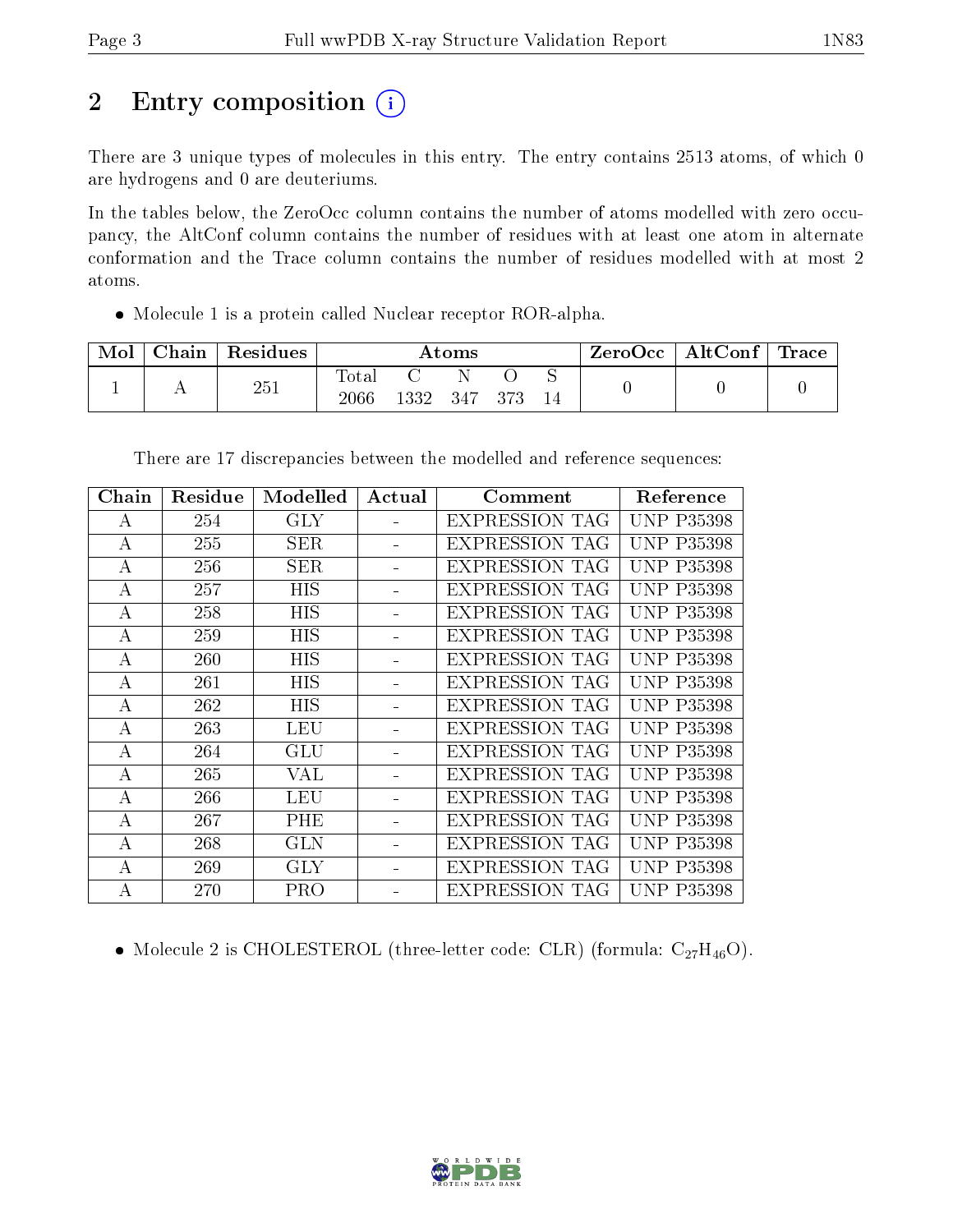

|  | $\parallel$ Mol $\parallel$ Chain $\parallel$ Residues $\parallel$ | Atoms         |  |  | ZeroOcc   AltConf |  |
|--|--------------------------------------------------------------------|---------------|--|--|-------------------|--|
|  |                                                                    | Total C<br>າຂ |  |  |                   |  |

 $\bullet\,$  Molecule 3 is water.

|  | $Mol$   Chain   Residues | Atoms | $\rm ZeroOcc \mid AltConf$ |  |
|--|--------------------------|-------|----------------------------|--|
|  | 10                       | Total |                            |  |

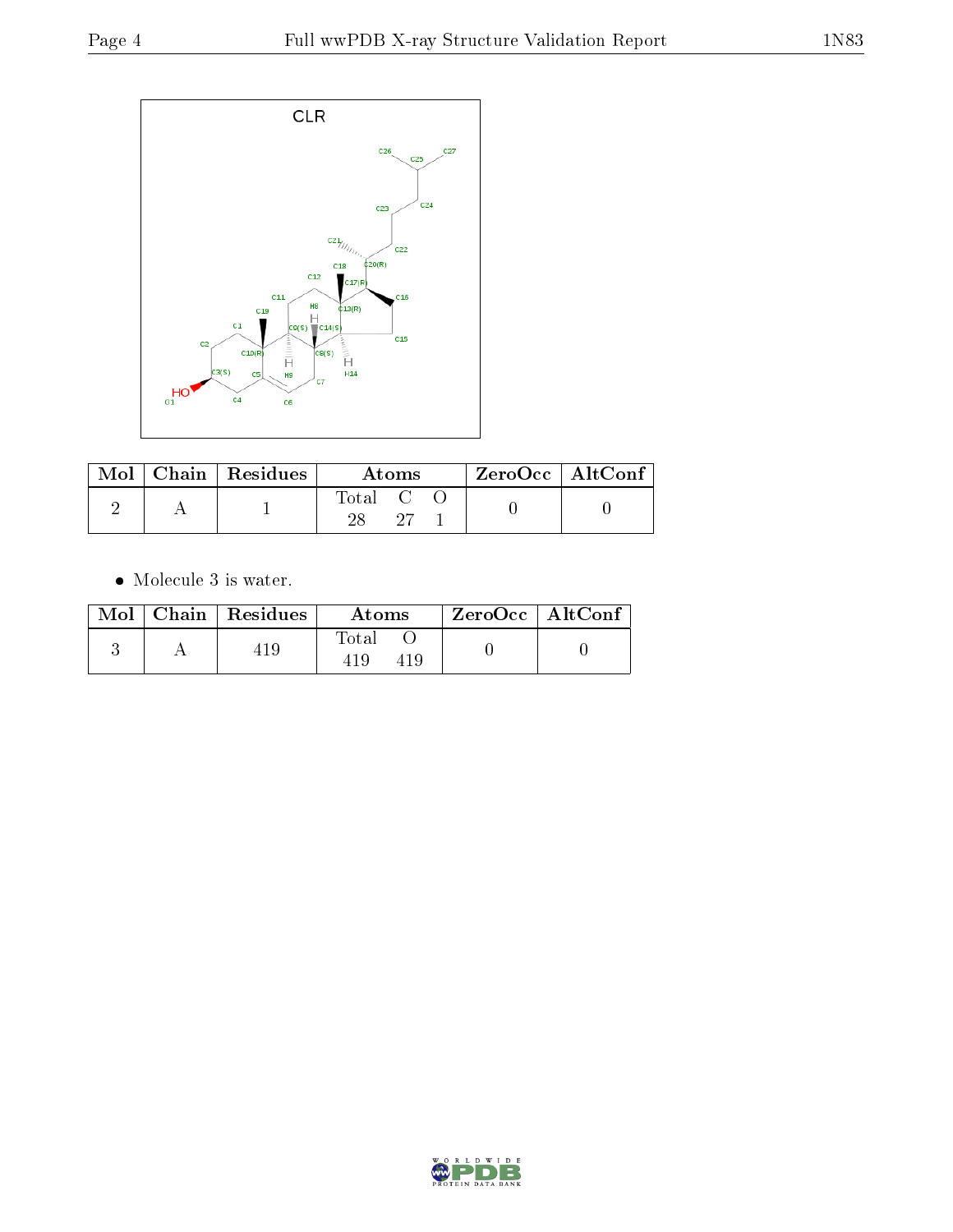# 3 Residue-property plots  $(i)$

These plots are drawn for all protein, RNA and DNA chains in the entry. The first graphic for a chain summarises the proportions of the various outlier classes displayed in the second graphic. The second graphic shows the sequence view annotated by issues in geometry and electron density. Residues are color-coded according to the number of geometric quality criteria for which they contain at least one outlier: green  $= 0$ , yellow  $= 1$ , orange  $= 2$  and red  $= 3$  or more. A red dot above a residue indicates a poor fit to the electron density (RSRZ  $> 2$ ). Stretches of 2 or more consecutive residues without any outlier are shown as a green connector. Residues present in the sample, but not in the model, are shown in grey.



• Molecule 1: Nuclear receptor ROR-alpha

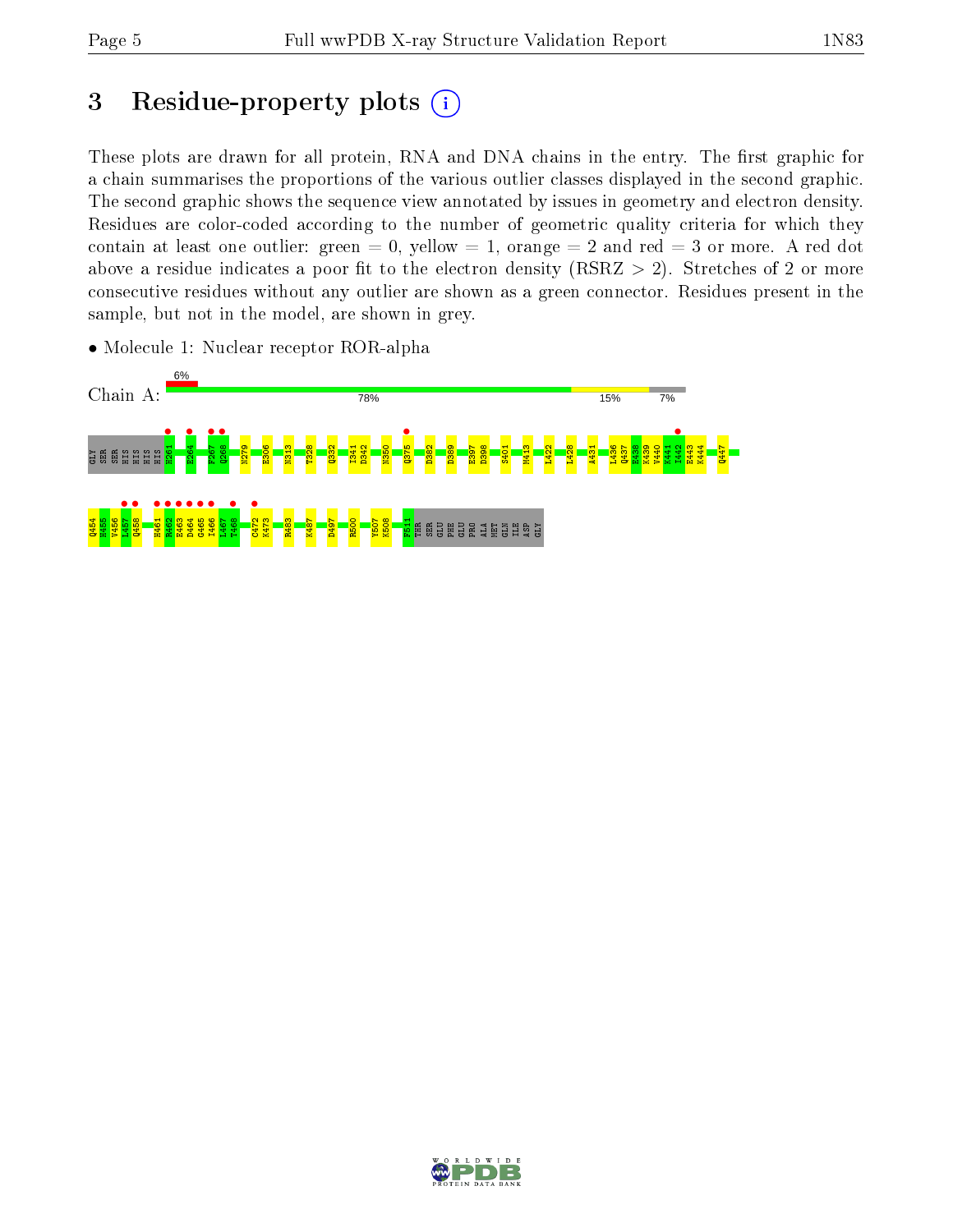## 4 Data and refinement statistics  $(i)$

| Property                                                         | Value                                                       | Source     |
|------------------------------------------------------------------|-------------------------------------------------------------|------------|
| Space group                                                      | P 1 21 1                                                    | Depositor  |
| Cell constants                                                   | $49.70\text{\AA}$<br>$54.80\text{\AA}$<br>$60.50\text{\AA}$ | Depositor  |
| a, b, c, $\alpha$ , $\beta$ , $\gamma$                           | $98.40^{\circ}$ $90.00^{\circ}$<br>$90.00^\circ$            |            |
| Resolution $(A)$                                                 | 15.00<br>$-1.63$                                            | Depositor  |
|                                                                  | 14.61<br>1.63<br>$\frac{1}{2}$                              | <b>EDS</b> |
| % Data completeness                                              | $95.4(15.00-1.63)$                                          | Depositor  |
| (in resolution range)                                            | $95.4(14.61-1.63)$                                          | <b>EDS</b> |
| $R_{merge}$                                                      | (Not available)                                             | Depositor  |
| $\mathrm{R}_{sym}$                                               | 0.04                                                        | Depositor  |
| $\langle I/\sigma(I) \rangle^{-1}$                               | $2.01$ (at 1.63Å)                                           | Xtriage    |
| Refinement program                                               | REFMAC 5.0                                                  | Depositor  |
| $R, R_{free}$                                                    | 0.201<br>0.223<br>$\frac{1}{2}$                             | Depositor  |
|                                                                  | 0.210<br>0.228<br>$\ddot{\phantom{a}}$                      | DCC        |
| $\mathcal{R}_{free}$ test set                                    | $1913$ reflections $(4.97\%)$                               | wwPDB-VP   |
| Wilson B-factor $(A^2)$                                          | 21.2                                                        | Xtriage    |
| Anisotropy                                                       | 0.053                                                       | Xtriage    |
| Bulk solvent $k_{sol}(\text{e}/\text{A}^3), B_{sol}(\text{A}^2)$ | 0.35, 50.8                                                  | <b>EDS</b> |
| L-test for $\mathrm{twinning}^2$                                 | $< L >$ = 0.50, $< L^2 >$ = 0.33                            | Xtriage    |
| Estimated twinning fraction                                      | No twinning to report.                                      | Xtriage    |
| $F_o, F_c$ correlation                                           | 0.95                                                        | <b>EDS</b> |
| Total number of atoms                                            | 2513                                                        | wwPDB-VP   |
| Average B, all atoms $(A^2)$                                     | 29.0                                                        | wwPDB-VP   |

Xtriage's analysis on translational NCS is as follows: The largest off-origin peak in the Patterson function is  $7.56\%$  of the height of the origin peak. No significant pseudotranslation is detected.

<sup>&</sup>lt;sup>2</sup>Theoretical values of  $\langle |L| \rangle$ ,  $\langle L^2 \rangle$  for acentric reflections are 0.5, 0.333 respectively for untwinned datasets, and 0.375, 0.2 for perfectly twinned datasets.



<span id="page-5-1"></span><span id="page-5-0"></span><sup>1</sup> Intensities estimated from amplitudes.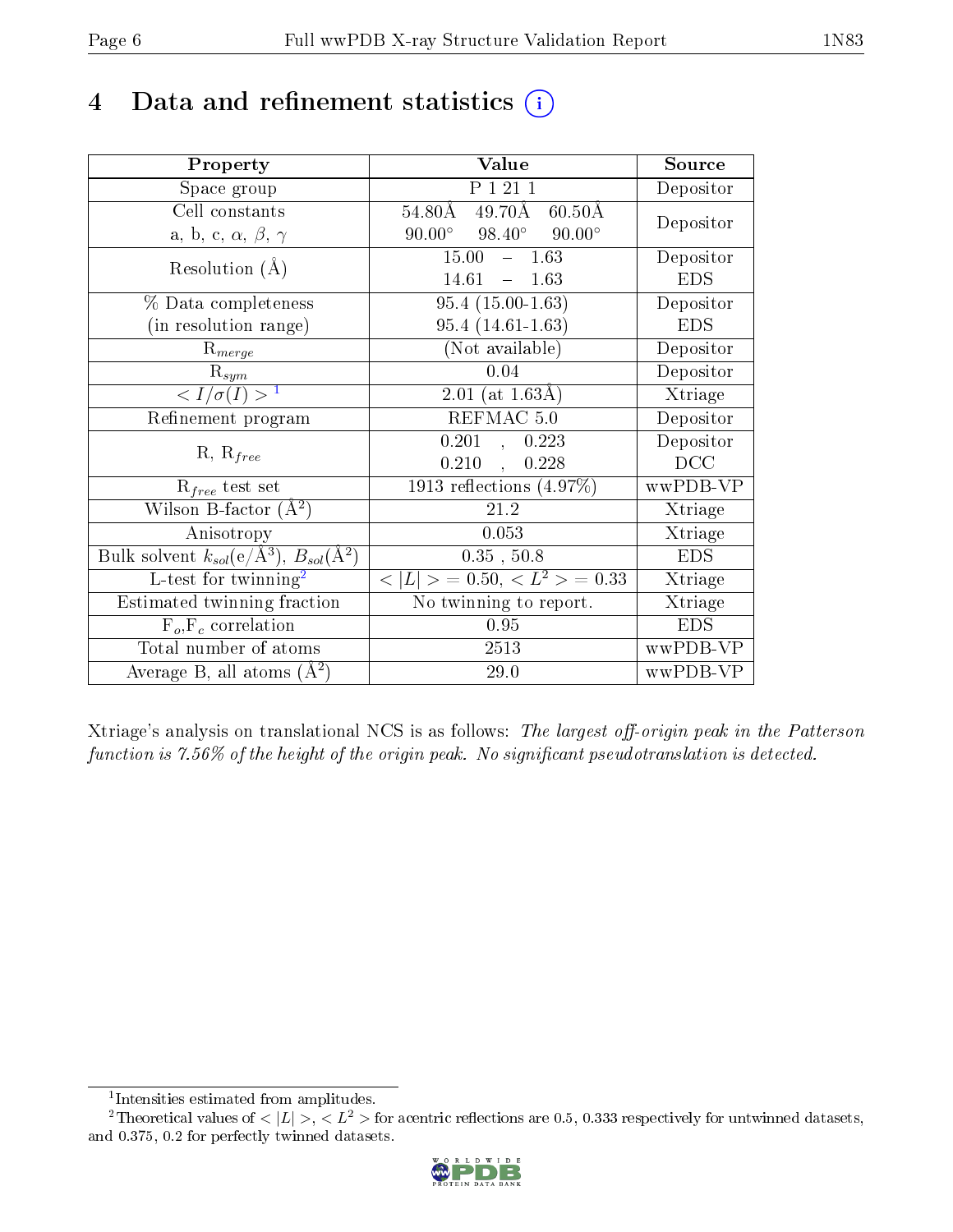# 5 Model quality  $(i)$

## 5.1 Standard geometry  $(i)$

Bond lengths and bond angles in the following residue types are not validated in this section: CLR

The Z score for a bond length (or angle) is the number of standard deviations the observed value is removed from the expected value. A bond length (or angle) with  $|Z| > 5$  is considered an outlier worth inspection. RMSZ is the root-mean-square of all Z scores of the bond lengths (or angles).

| $Mol$   Chain |      | Bond lengths                 | Bond angles |                 |  |
|---------------|------|------------------------------|-------------|-----------------|--|
|               |      | $RMSZ$ $\mid \# Z  > 5$ RMSZ |             | $\# Z  > 5$     |  |
|               | 0.45 | 0/2109                       | 0.66        | $4/2841$ (0.1%) |  |

There are no bond length outliers.

All (4) bond angle outliers are listed below:

| Mol | Chain | Res | Type | Atoms       |        | Observed $(°)$ | $Ideal(^o)$ |
|-----|-------|-----|------|-------------|--------|----------------|-------------|
|     |       | 382 | A SP | $CB-CG-OD2$ | 7.25   | 124.83         | 118.30      |
|     |       | 342 | A SP | $CB-CG-OD2$ | - 5.79 | 123.51         | 118.30      |
|     |       | 497 | A SP | $CB-CG-OD2$ | -5.57  | 123.31         | 118.30      |
|     |       | 464 | ΔSΡ  | $CB-CG-OD2$ | 5.46   | 123 21         | 118.30      |

There are no chirality outliers.

There are no planarity outliers.

### 5.2 Too-close contacts  $\overline{a}$

In the following table, the Non-H and H(model) columns list the number of non-hydrogen atoms and hydrogen atoms in the chain respectively. The H(added) column lists the number of hydrogen atoms added and optimized by MolProbity. The Clashes column lists the number of clashes within the asymmetric unit, whereas Symm-Clashes lists symmetry related clashes.

| Mol |      |      | Chain   Non-H   H(model)   H(added)   Clashes   Symm-Clashes |
|-----|------|------|--------------------------------------------------------------|
|     | 2066 | 2071 |                                                              |
|     |      |      |                                                              |
|     | 419  |      |                                                              |
|     | 2513 |      |                                                              |

The all-atom clashscore is defined as the number of clashes found per 1000 atoms (including hydrogen atoms). The all-atom clashscore for this structure is 9.

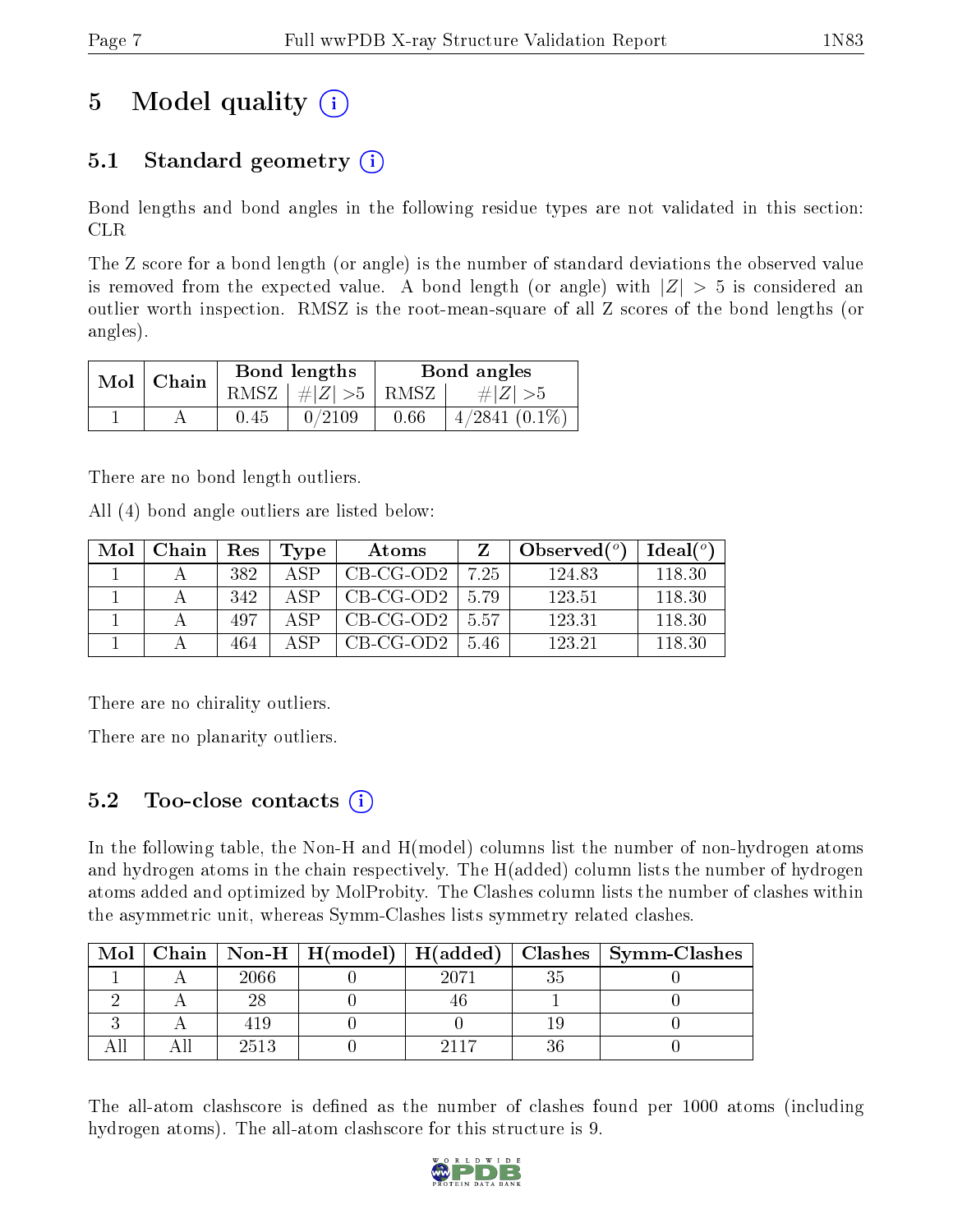|--|

| Atom-1                       | Atom-2               | Interatomic    | Clash           |
|------------------------------|----------------------|----------------|-----------------|
|                              |                      | distance $(A)$ | overlap $(\AA)$ |
| 1:A:375:GLN:HG3              | 3:A:1255:HOH:O       | 1.69           | 0.91            |
| 1:A:461:HIS:HA               | 3:A:1376:HOH:O       | 1.87           | 0.75            |
| 1:A:306:GLU:OE2              | 3:A:1024:HOH:O       | 2.06           | 0.74            |
| 1:A:483:ARG:HD3              | 3:A:1250:HOH:O       | 1.88           | 0.72            |
| $1:A:\overline{487:LYS:HG3}$ | 3:A:1170:HOH:O       | 1.87           | 0.72            |
| 1:A:436:LEU:HB2              | 1:A:439:LYS:HE3      | 1.80           | 0.64            |
| 1: A: 461: HIS: CD2          | 3: A: 1302: HOH:O    | 2.52           | 0.61            |
| 1:A:443:GLU:HG3              | 1:A:447:GLN:HE21     | 1.65           | 0.61            |
| 1: A:350:ASN:H               | 1: A: 350: ASN: HD22 | 1.49           | 0.60            |
| 1:A:465:GLY:N                | 3:A:1345:HOH:O       | 2.35           | 0.60            |
| 1:A:461:HIS:CA               | 3: A: 1376: HOH:O    | 2.48           | 0.58            |
| 1: A:306: GLU:HG3            | 3:A:1128:HOH:O       | 2.03           | 0.57            |
| 1:A:461:HIS:CB               | 3:A:1376:HOH:O       | 2.54           | 0.54            |
| 1:A:389:ASP:CG               | 3:A:1206:HOH:O       | 2.46           | 0.53            |
| 1: A:487: LYS: CG            | 3: A:1170:HOH:O      | 2.52           | 0.53            |
| 1:A:332:GLN:NE2              | 3:A:1079:HOH:O       | 2.43           | 0.50            |
| 1:A:313:ASN:ND2              | 3:A:1279:HOH:O       | 2.20           | 0.49            |
| 1:A:397:GLU:HG2              | 3: A:1075:HOH:O      | 2.12           | 0.49            |
| 1:A:461:HIS:C                | 1: A: 463: GLU: H    | 2.14           | 0.49            |
| 1:A:279:ASN:ND2              | 3:A:1139:HOH:O       | 2.45           | 0.49            |
| 1:A:341:ILE:HD12             | 1:A:428:LEU:HD23     | 1.95           | 0.48            |
| 1:A:431:ALA:O                | 1:A:439:LYS:HE2      | 2.13           | 0.48            |
| 1:A:437:GLN:NE2              | 3:A:1307:HOH:O       | 2.35           | 0.47            |
| 1: A: 422: LEU: CD1          | 1:A:456:VAL:HG21     | 2.44           | 0.47            |
| 1:A:440:VAL:O                | 1:A:444:LYS:HG2      | 2.14           | 0.46            |
| 1:A:461:HIS:HD2              | 3:A:1302:HOH:O       | 1.97           | 0.46            |
| 1:A:461:HIS:HB3              | 1:A:463:GLU:HG2      | 1.98           | 0.46            |
| 1:A:454:GLN:O                | 1:A:458:GLN:HG2      | 2.16           | 0.45            |
| 1:A:443:GLU:O                | 1: A:447: GLN: HG3   | 2.17           | 0.45            |
| 1: A: 463: GLU: CD           | 3:A:1376:HOH:O       | 2.55           | 0.44            |
| 2:A:1000:CLR:H212            | 2:A:1000:CLR:H121    | 1.98           | 0.44            |
| 1: A: 398: ASP:O             | 1: A:401: SER:OG     | 2.32           | 0.44            |
| 1: A:466: ILE: O             | 1: A:466: ILE: HG22  | 2.19           | 0.42            |
| 1: A:413:MET:CE              | 1: A:473: LYS: HE3   | 2.49           | 0.42            |
| 1: A:500:ARG:O               | 1: A:508: LYS: NZ    | 2.53           | 0.42            |
| 1: A:328:THR:OG1             | 1:A:507:TYR:HB2      | 2.21           | 0.40            |

All (36) close contacts within the same asymmetric unit are listed below, sorted by their clash magnitude.

There are no symmetry-related clashes.

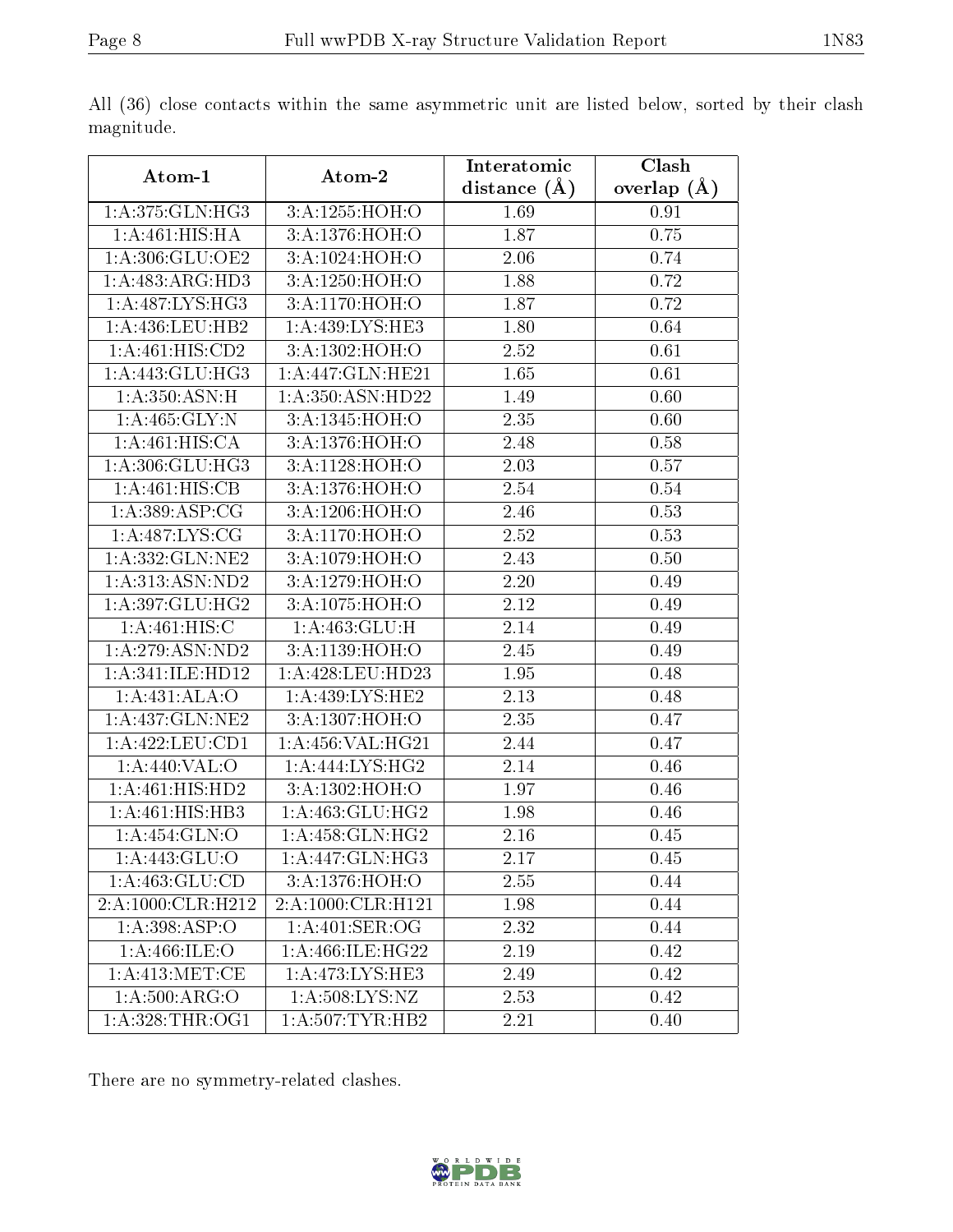### 5.3 Torsion angles (i)

#### 5.3.1 Protein backbone  $(i)$

In the following table, the Percentiles column shows the percent Ramachandran outliers of the chain as a percentile score with respect to all X-ray entries followed by that with respect to entries of similar resolution.

The Analysed column shows the number of residues for which the backbone conformation was analysed, and the total number of residues.

| Mol   Chain | Analysed                               | Favoured   Allowed   Outliers   Percentiles |  |                                                              |  |
|-------------|----------------------------------------|---------------------------------------------|--|--------------------------------------------------------------|--|
|             | $249/270(92\%)$   244 (98\%)   5 (2\%) |                                             |  | $\begin{array}{ c c c c c }\n\hline\n100 & 100\n\end{array}$ |  |

There are no Ramachandran outliers to report.

#### $5.3.2$  Protein sidechains  $(i)$

In the following table, the Percentiles column shows the percent sidechain outliers of the chain as a percentile score with respect to all X-ray entries followed by that with respect to entries of similar resolution.

The Analysed column shows the number of residues for which the sidechain conformation was analysed, and the total number of residues.

| Mol   Chain | Analysed                                           |  | Rotameric   Outliers   Percentiles |  |
|-------------|----------------------------------------------------|--|------------------------------------|--|
|             | $228/244$ (93\%)   227 (100\%)   1 (0\%)   91   84 |  |                                    |  |

All (1) residues with a non-rotameric sidechain are listed below:

| Chain | Res | pе |
|-------|-----|----|
|       |     |    |

Some sidechains can be flipped to improve hydrogen bonding and reduce clashes. All (3) such sidechains are listed below:

| Mol | Chain | Res | Type   |
|-----|-------|-----|--------|
|     |       | 279 | ASN    |
|     |       | 350 | 4.8N   |
|     |       |     | 14 L.N |

#### $5.3.3$  RNA  $(i)$

There are no RNA molecules in this entry.

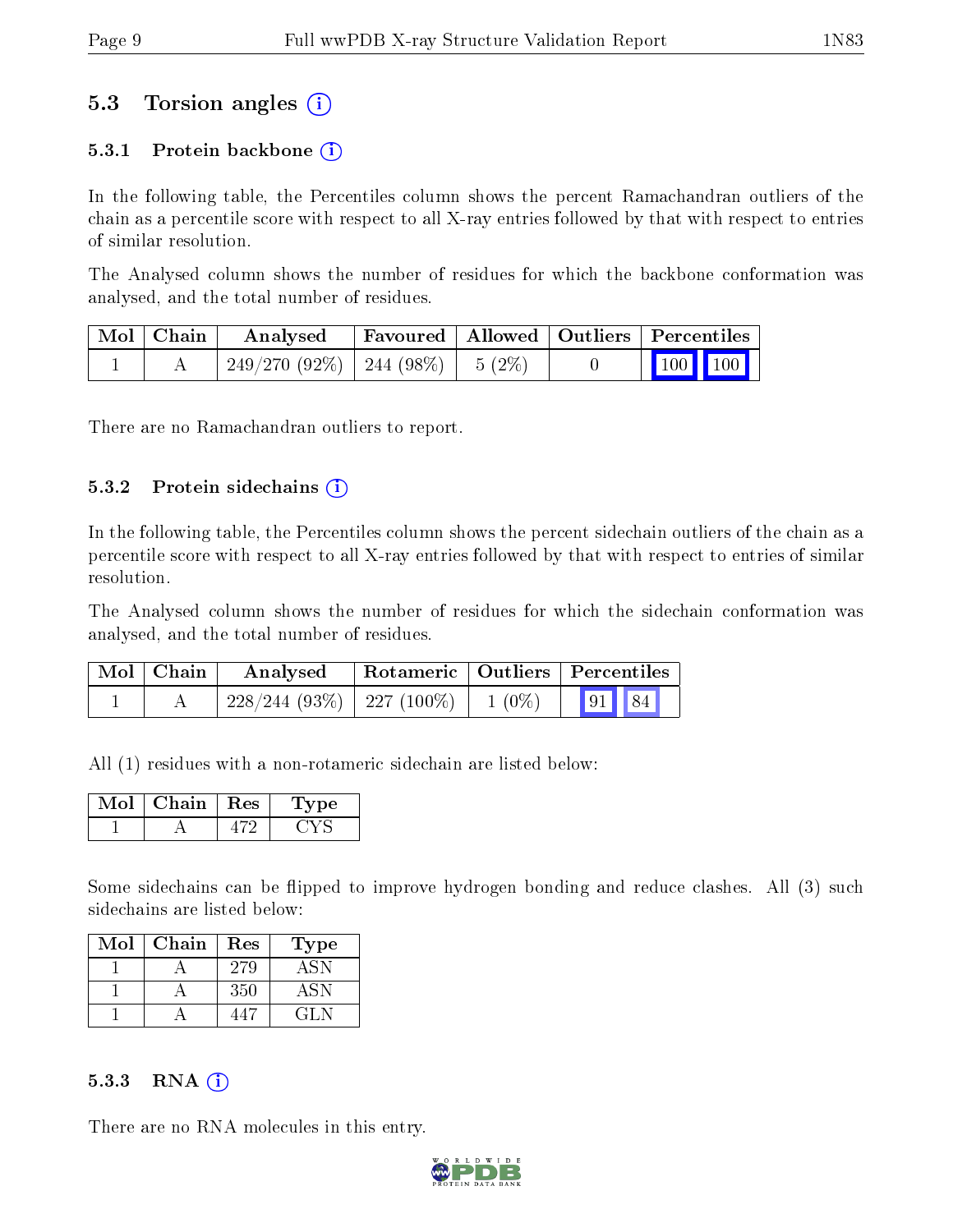### 5.4 Non-standard residues in protein, DNA, RNA chains (i)

There are no non-standard protein/DNA/RNA residues in this entry.

#### 5.5 Carbohydrates  $(i)$

There are no carbohydrates in this entry.

### 5.6 Ligand geometry  $(i)$

1 ligand is modelled in this entry.

In the following table, the Counts columns list the number of bonds (or angles) for which Mogul statistics could be retrieved, the number of bonds (or angles) that are observed in the model and the number of bonds (or angles) that are dened in the Chemical Component Dictionary. The Link column lists molecule types, if any, to which the group is linked. The Z score for a bond length (or angle) is the number of standard deviations the observed value is removed from the expected value. A bond length (or angle) with  $|Z| > 2$  is considered an outlier worth inspection. RMSZ is the root-mean-square of all Z scores of the bond lengths (or angles).

| Mol | Type         | Chain | $R$ es | Link |          | <b>Bond lengths</b> |         |               | Bond angles |                           |
|-----|--------------|-------|--------|------|----------|---------------------|---------|---------------|-------------|---------------------------|
|     |              |       |        |      | Counts   | RMSZ                | #Z  > 2 | Counts   RMSZ |             | #Z                        |
|     | $_{\rm CLR}$ |       | 1000   |      | 31,31,31 | 0.76                |         | 48, 48, 48    | 0.01        | 3 <sub>1</sub><br>$(6\%)$ |

In the following table, the Chirals column lists the number of chiral outliers, the number of chiral centers analysed, the number of these observed in the model and the number defined in the Chemical Component Dictionary. Similar counts are reported in the Torsion and Rings columns. '-' means no outliers of that kind were identified.

|     |      |                          | Mol   Type   Chain   Res   Link   Chirals   Torsions   Rings |  |
|-----|------|--------------------------|--------------------------------------------------------------|--|
| CLR | 1000 | <b>Contract Contract</b> | $0/10/68/68$   $0/4/4/4$                                     |  |

There are no bond length outliers.

All (3) bond angle outliers are listed below:

| Mol | Chain | Res  | Type | Atoms                                            |         | Observed $(°)$ | $Ideal(^{\circ})$ |
|-----|-------|------|------|--------------------------------------------------|---------|----------------|-------------------|
|     |       | 1000 | CLR. | $C15-C14-C8$                                     | $-2.56$ | 114.86         | 119.08            |
|     |       | 1000 | CLR. | C <sub>13</sub> -C <sub>14</sub> -C <sub>8</sub> | $-2.15$ | 111 20         | 114.38            |
|     |       | 1000 | CLR. | $C21-C20-C17$                                    | $-2.09$ | 109 72         | 112.92            |

There are no chirality outliers.

There are no torsion outliers.

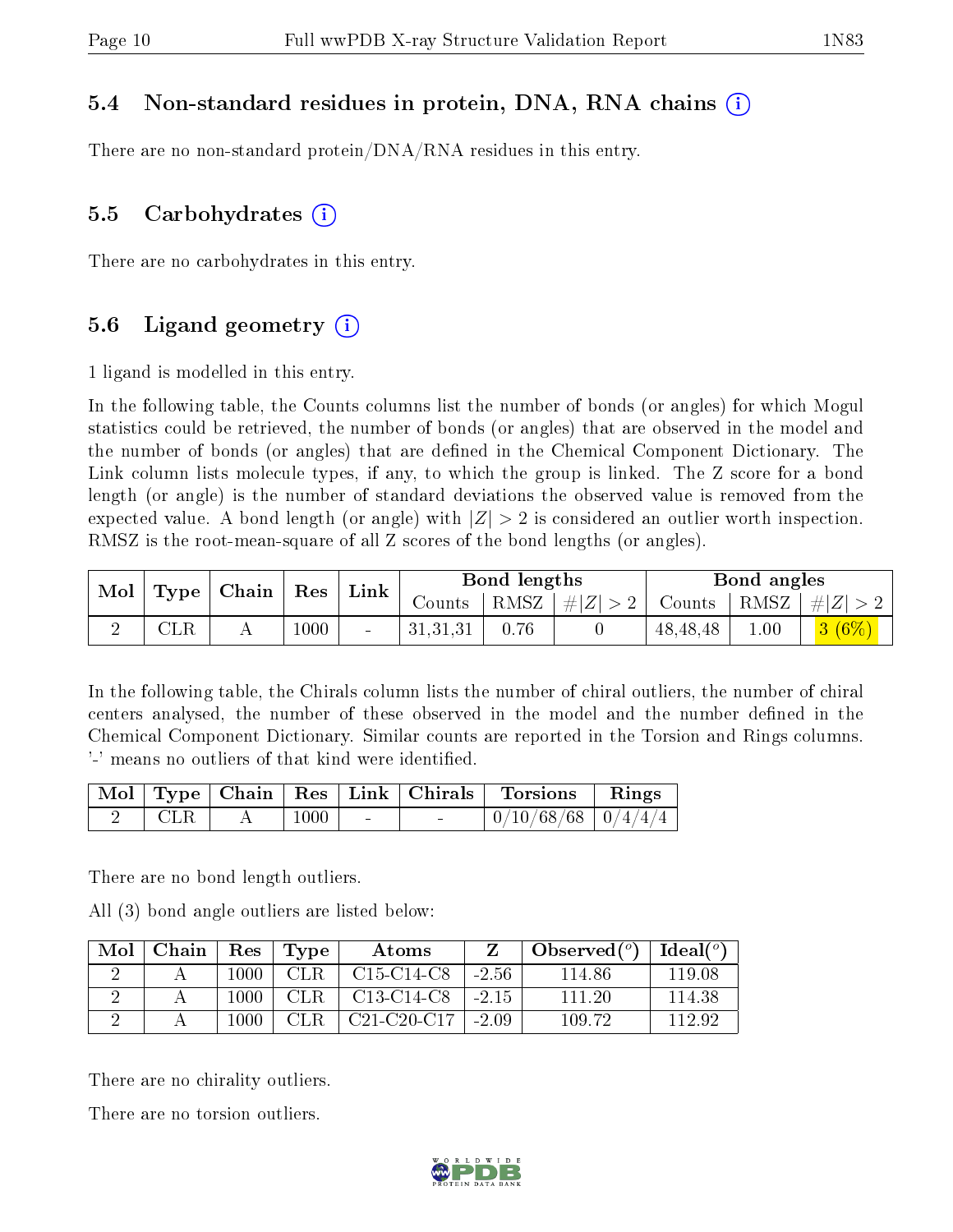There are no ring outliers.

1 monomer is involved in 1 short contact:

|  |              | Mol   Chain   Res   Type   Clashes   Symm-Clashes |
|--|--------------|---------------------------------------------------|
|  | $1000$   CLR |                                                   |

The following is a two-dimensional graphical depiction of Mogul quality analysis of bond lengths, bond angles, torsion angles, and ring geometry for all instances of the Ligand of Interest. In addition, ligands with molecular weight > 250 and outliers as shown on the validation Tables will also be included. For torsion angles, if less then 5% of the Mogul distribution of torsion angles is within 10 degrees of the torsion angle in question, then that torsion angle is considered an outlier. Any bond that is central to one or more torsion angles identified as an outlier by Mogul will be highlighted in the graph. For rings, the root-mean-square deviation (RMSD) between the ring in question and similar rings identified by Mogul is calculated over all ring torsion angles. If the average RMSD is greater than 60 degrees and the minimal RMSD between the ring in question and any Mogul-identified rings is also greater than 60 degrees, then that ring is considered an outlier. The outliers are highlighted in purple. The color gray indicates Mogul did not find sufficient equivalents in the CSD to analyse the geometry.



#### 5.7 [O](https://www.wwpdb.org/validation/2017/XrayValidationReportHelp#nonstandard_residues_and_ligands)ther polymers (i)

There are no such residues in this entry.

### 5.8 Polymer linkage issues (i)

There are no chain breaks in this entry.

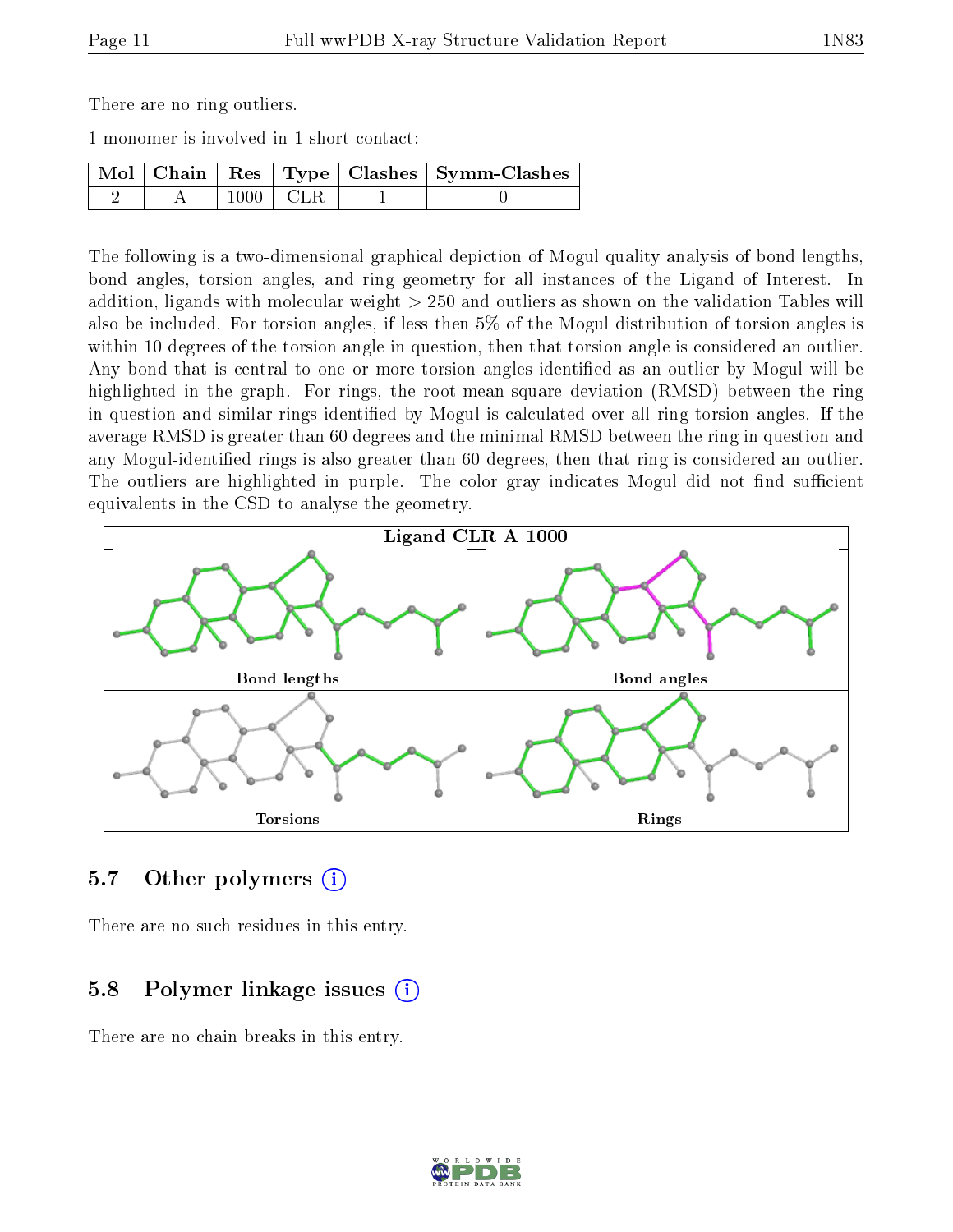## 6 Fit of model and data  $(i)$

## 6.1 Protein, DNA and RNA chains  $(i)$

In the following table, the column labelled  $#RSRZ> 2'$  contains the number (and percentage) of RSRZ outliers, followed by percent RSRZ outliers for the chain as percentile scores relative to all X-ray entries and entries of similar resolution. The OWAB column contains the minimum, median,  $95<sup>th</sup>$  percentile and maximum values of the occupancy-weighted average B-factor per residue. The column labelled ' $Q< 0.9$ ' lists the number of (and percentage) of residues with an average occupancy less than 0.9.

| $\mid$ Mol $\mid$ Chain | Analysed      | $<$ RSRZ $>$ | $\rm \#RSRZ{>}2$               | $\mid$ OWAB(Å <sup>2</sup> ) $\mid$ Q<0.9 |  |
|-------------------------|---------------|--------------|--------------------------------|-------------------------------------------|--|
|                         | 251/270 (92%) | 0.42         | $16(6\%)$ 19 16 15, 25, 40, 61 |                                           |  |

All (16) RSRZ outliers are listed below:

| Mol            | Chain              | $\operatorname{Res}% \left( \mathcal{N}\right) \equiv\operatorname{Res}(\mathcal{N}_{0})\cap\mathcal{N}_{1}$ | Type                 | <b>RSRZ</b> |
|----------------|--------------------|--------------------------------------------------------------------------------------------------------------|----------------------|-------------|
| $\mathbf{1}$   | А                  | 462                                                                                                          | ${\rm ARG}$          | 10.7        |
| $\mathbf{1}$   | A                  | 461                                                                                                          | HIS                  | 8.0         |
| $\mathbf{1}$   | $\overline{A}$     | 463                                                                                                          | $\operatorname{GLU}$ | 7.5         |
| $\mathbf{1}$   | $\bf{A}$           | 464                                                                                                          | ASP                  | 5.6         |
| $\mathbf{1}$   | $\overline{\rm A}$ | 466                                                                                                          | ILE                  | 5.4         |
| $\mathbf 1$    | А                  | 465                                                                                                          | GLY                  | 4.2         |
| $\mathbf{1}$   | $\overline{A}$     | 268                                                                                                          | <b>GLN</b>           | 4.0         |
| $\overline{1}$ | $\overline{A}$     | 261                                                                                                          | HIS                  | 3.7         |
| $\mathbf{1}$   | $\bf{A}$           | 458                                                                                                          | GLN                  | 3.4         |
| $\mathbf{1}$   | $\overline{\rm A}$ | 267                                                                                                          | PHE                  | 3.4         |
| $\overline{1}$ | А                  | 375                                                                                                          | $_{\rm GLN}$         | 3.1         |
| $\mathbf{1}$   | А                  | 442                                                                                                          | ILE                  | 2.7         |
| $\mathbf{1}$   | А                  | 457                                                                                                          | LEU                  | 2.5         |
| $\overline{1}$ | $\overline{A}$     | 264                                                                                                          | GLU                  | 2.3         |
| $\mathbf{1}$   | $\bf{A}$           | 472                                                                                                          | <b>CYS</b>           | 2.3         |
| $\overline{1}$ | А                  | 468                                                                                                          | $\rm THR$            | 2.0         |

### 6.2 Non-standard residues in protein, DNA, RNA chains  $(i)$

There are no non-standard protein/DNA/RNA residues in this entry.

### 6.3 Carbohydrates (i)

There are no carbohydrates in this entry.